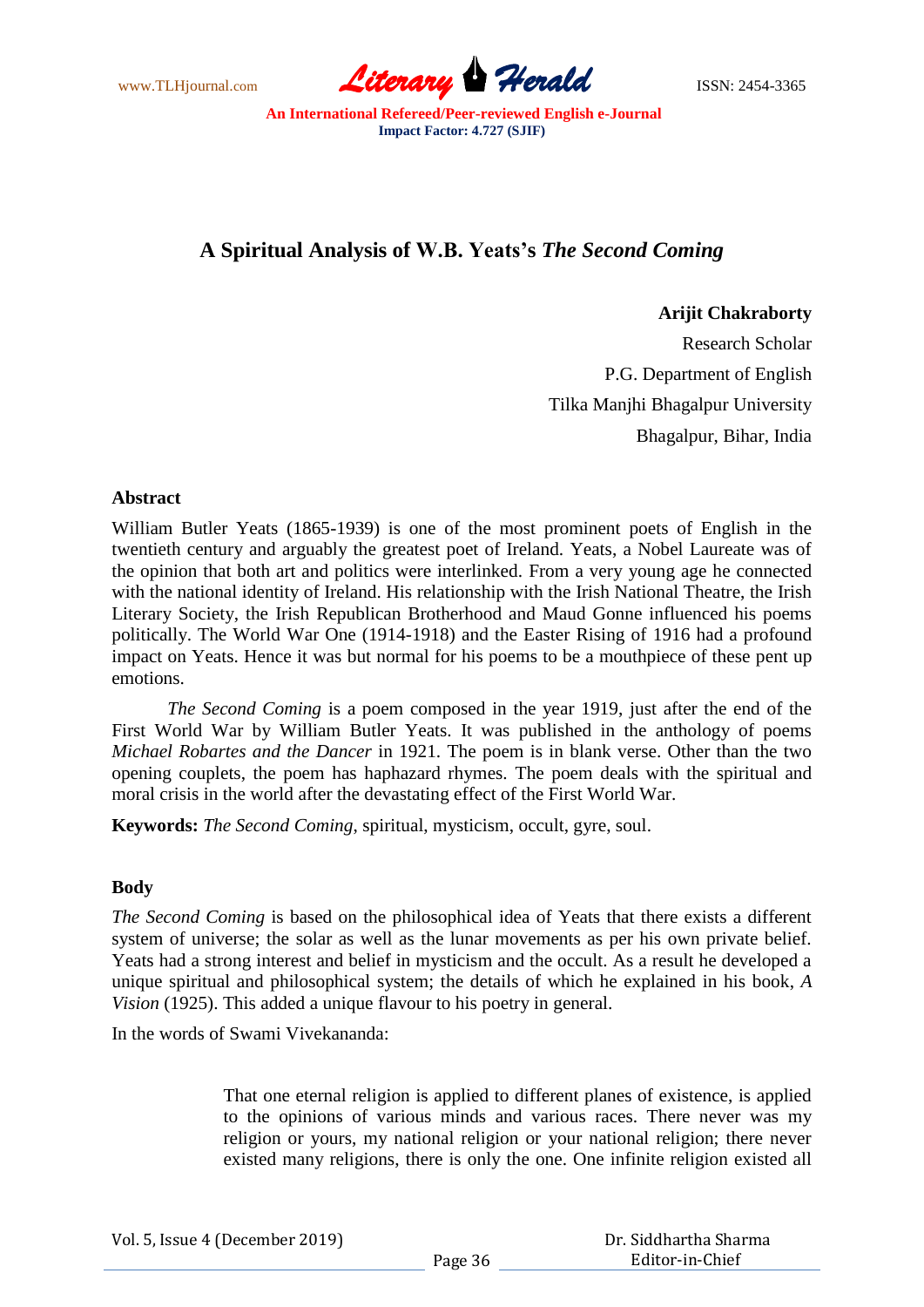www.TLHjournal.com **Literary Herald ISSN: 2454-3365** 

through eternity and will ever exist, and this religion is expressing itself in various countries in various ways. (Vivekananda, *My Master* 11)

This is what Spiritualism is. It is the belief in something higher than our own selves. It is the acceptance of something which is beyond human comprehension. It's a strong pillar on which we can depend and build our lives upon. This is the belief in which we find solace.

Owing to the tumultuous events of World War One and the Irish Revolution, Yeats expresses the widely regarded belief, that two thousand years after Christ's birth, he shall come again to the aid of mankind in general. The first part of the poem reveals the Spiritual pursuits of mankind. It also goes on to reveal the sinister state of mankind in general.

> Turning and turning in the widening gyre The falcon cannot hear the falconer;

Things fall apart; the centre cannot hold;

Mere anarchy is loosed upon the world, (Yeats, *The Second Coming* lines 1-4)

As the gyre turns rapidly and it goes up, its circumference increases. Hence the distance between the centre i.e. the soul and the ones in the periphery i.e. the physical body increases. The repetition of vowel sound /i/ in line 1 is an example of assonance.

In common usage, 'gyre' is a spiralling conical figure which rotates rapidly. Gyre is a recurrent symbol in the poetry of W.B. Yeats. He even wrote a poem entitled "The Gyres" published in his collection *The Tower* (1928). Yeats uses two conical spirals – gyres to state forth his complex spiritual theory regarding the universe. These gyres are interlocked i.e. the narrowest part of one spiral is within the widest part of the other. Its specific regions represent various historical periods. Witnessing the world after the First World War, Yeats perceives the rapidly turning gyres as an alternation between two historical cycles. The order and growth across the globe till 1914 suddenly transforms into chaos and decay post 1918.

This rapidly changing historical cycle increases the distance between the "falcon" and the "falconer". The falcon frantically flying in the ever widening flight path has lost contact with the falconer. The metaphor 'falcon' represents us humans; whereas 'falconer'- a metaphor stands for Christ – the God. The world cannot hear the force which directs it. On a spiritual level, 'falcon' denotes the physical body and 'falconer' is a symbol of human soul or emotion.

Yeats also believed that the human soul, civilisation or a historical age moves from the smallest point of a conical spiral to the largest; and in the end moves along to the other spiral. It is similar to the evolution of a human life; from a new born to an adult to old age; concluding in death. Owing to the widening gaps between the gyres, the soul has lost control over the body. Man can no longer hear the voice of his own conscience.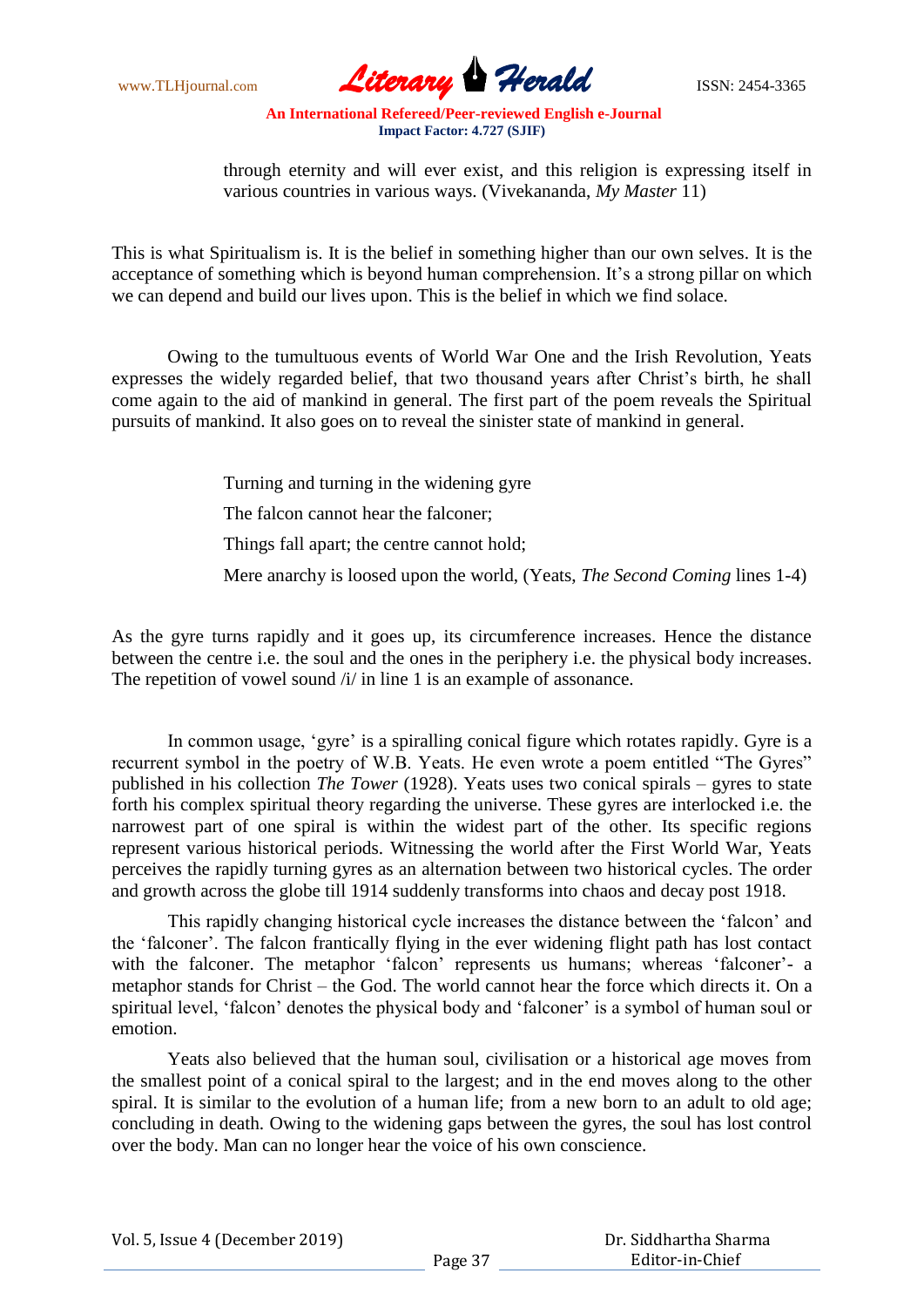www.TLHjournal.com **Literary Herald ISSN: 2454-3365** 

The central spiritual ideal that makes man"s life sustainable is lost. There is no compatibility between the intellectual and the emotional pursuits. There is a break up in man's spiritual life. The 'centre' i.e. the spiritual lever has lost control. Here a reference is perhaps being drawn to the change and fall of Igbo culture of Nigeria in *Things Fall Apart*; and Okonkwo resisting the new social, political and religious orders. (Achebe, *Things Fall Apart*)

> The blood-dimmed tide is loosed, and everywhere The ceremony of innocence is drowned; The best lack all conviction, while the worst Are full of passionate intensity. (Yeats, *The Second Coming* Lines 5-8)

There is no discipline anywhere and "anarchy" everywhere in the world. Nothing can control what is being lost. No rule of law exists. The metaphor "blood-dimmed tide" stands for the tide of uncontrolled violence. This intensifies the idea of anarchy across the human race. Here a reference is drawn to World War One and the Easter Rebellion of 1916. Irish involvement by the British in World War I (1914-1919) and the subsequent loss of life affected Yeats deeply. The Easter Rebellion of 1916 – the first significant Irish uprising by the Republicans to end British rule in Ireland, its brutal suppression and executions left a deep imprint on his mind.

"The ceremony of innocence" – a metaphor, signifies the first coming of Jesus as Christ the Lamb. (Blake, *The Lamb*) That arrival of Christ has become irrelevant. The spiritual innocence of life is lost. The human, ethical and social values have ceased to exist in man"s life. Yeats gives us an example of assonance in line 6 with the repetition of vowel sound /e/.

The worthy people, the best of the lot have lost commitment towards the betterment of life. While the undeserving and unworthy people abounding with negativity make false commitments regarding things which they do not deserve. Science, democracy and order – the pillars of the civilised world are falling apart.

In the second part of the poem, the rising monstrous Sphinx symbolises the dark new age. Just as there always is light at the end of the tunnel; similarly amidst this dull and gloom atmosphere some divine intervention is eagerly awaited. Yeats"s spiritual standpoint makes him believe in the hands of fate.

Surely some revelation is at hand;

Surely the Second Coming is at hand.

The Second Coming! Hardly are those words out

When a vast image out of *Spiritus Mundi*

Troubles my sight: somewhere in sands of the desert (Yeats, *The Second*

 Dr. Siddhartha Sharma Editor-in-Chief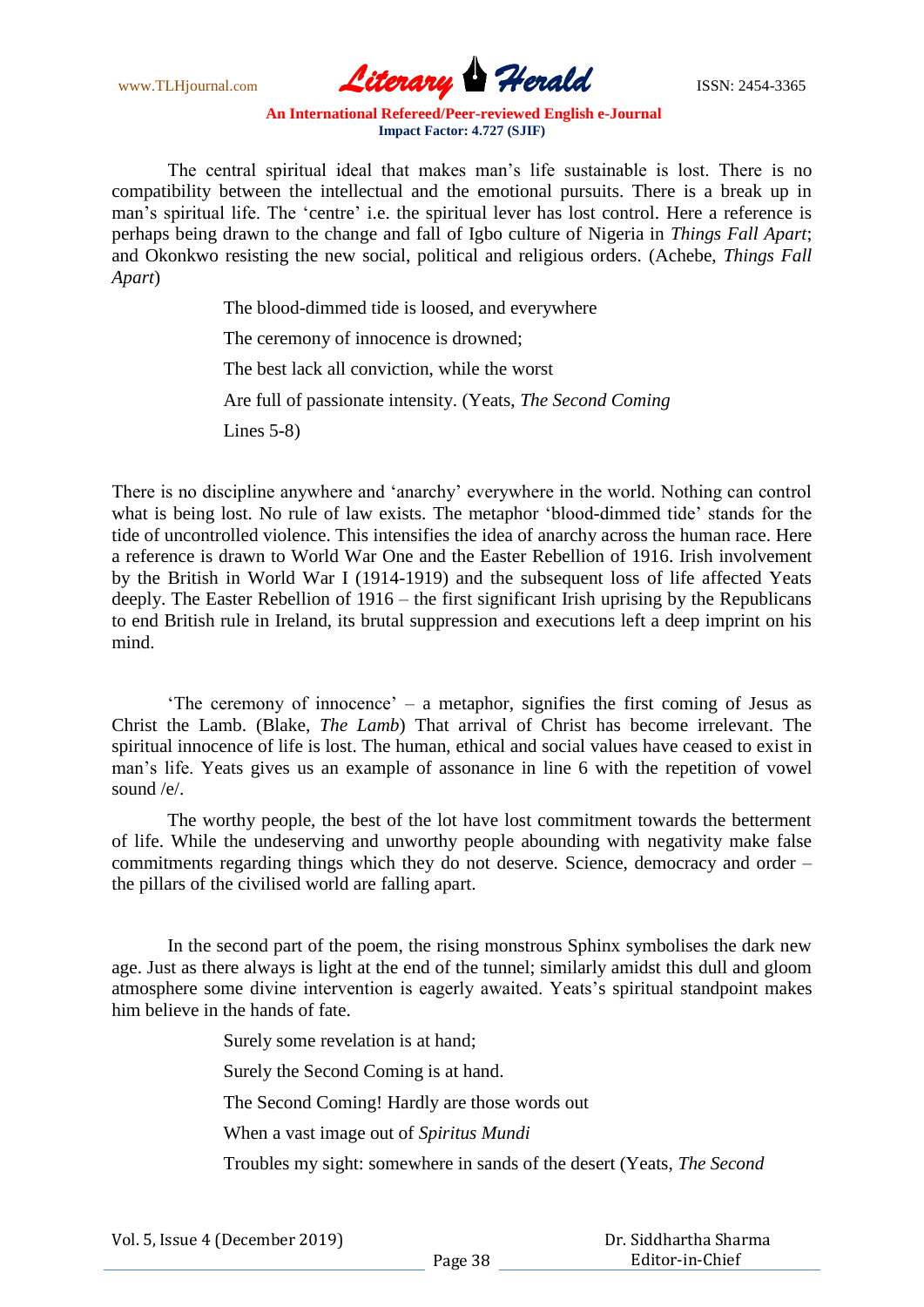

*Coming* lines 9-13)

The word "revelation" here stands for Apocalypse or disclosure of some sacred truth by God. During moments of human and divine interaction, fate reveals itself. Something is coming. "Surely the Second Coming is at hand" is a hyperbole. Either God Himself will come or He will send a Messenger on His behalf at the earliest. There is a sense of historical inevitability; a tone which permeates all the poems of Yeats. "The Second Coming!" in line 11 signifies the second birth of Christ; a biblical allusion. Jesus will be born again to cleanse this widespread anarchy. He shall settle this confusion and put the world in order.

Hardly had the assuring words of the second arrival of Jesus been spoken by the poet, when he visualises a huge image suddenly emerging out of the vast desert. This has been called "Spiritus Mundi" by Yeats. It can be translated as the Spirit of the World. Repetition of the consonant sound /s/ in the stressed portion of line 13 is a usage of alliteration by the poet.

The "Spiritus Mundi" carries two references. The initial reference is "physical" to the image which Yeats saw in the British Museum, London. And also to the Great Sphinx at the pyramids of Giza which too has a man"s head and a lion"s body. The second reference is 'spiritual'; to the collective conscious. It has in it that something good, will come out of this grim situation. So, from this "Spiritus Mundi" Yeats envisions the image of Sphinx.

> A shape with lion body and the head of a man, A gaze blank and pitiless as the sun, Is moving its slow thighs, while all about it Reel shadows of the indignant desert birds. (lines 14-17)

The frightening creature possessing the physical power of a lion and the brain of a human, with eyes bereft of pity and blank; moves forward. The word 'pitiless' is an image here, symbolising mindless and merciless violence of the civilisation. This is the death of the present civilisation and the birth of the new. Its movement symbolic of the crouching movement of a lion towards its prey makes the desert birds shocked and angry. They resent the monster"s presence. These desert birds symbolize death. Once again the world i.e. the poet's vision is slowly engulfed in darkness. The repetition of consonant sound  $/n/$  in the stressed part of line 18 is another example of alliteration. Yeats however feels assured that this nightmare is on its last leg.

The darkness drops again; but now I know

That twenty centuries of stony sleep

Were vexed to nightmare by a rocking cradle,

And what rough beast, its hour come round at last,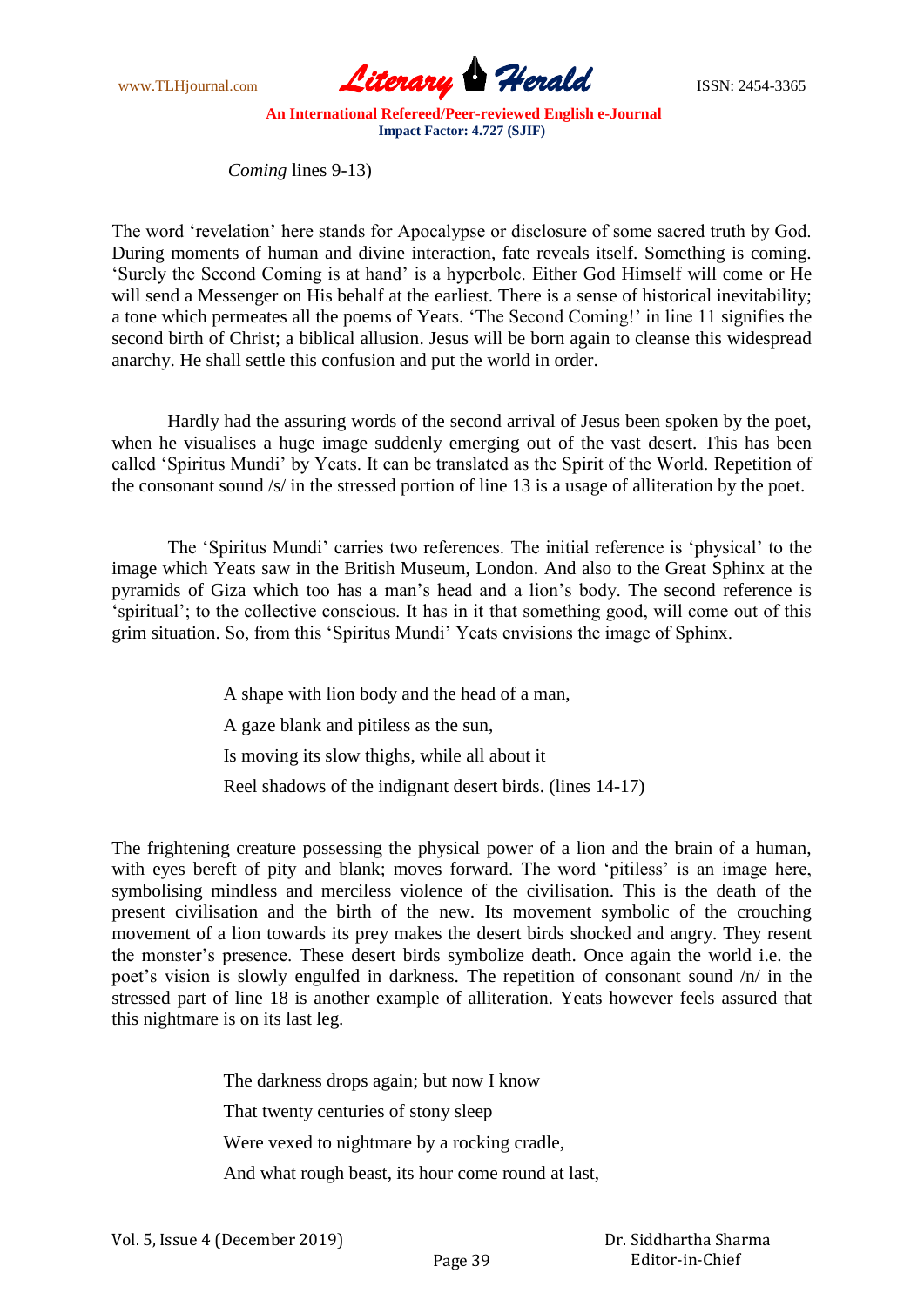www.TLHjournal.com **Literary Herald Herald** ISSN: 2454-3365

Slouches towards Bethlehem to be born? (lines 18-22)

Two thousand years after the birth of Christ, Yeats visualises a "rocking cradle" – image of the birth of Jesus. In line 20, the repetition of consonant sound /r/ in adjacent words is an example of consonance. He compares the passage of two thousand years to the single night's sleep of an infant. The infant is woken up not by the rocking of its cradle rather because of terrible nightmares; which is perhaps symbolic of the present state of anarchy.

The metaphor 'rough beast' i.e. the monstrous Sphinx like being is slowly but steadily creeping towards Bethlehem, the same place where Christ was born for the first time. So, the time has come for Jesus to be born for the second time. This time however He shall not love and forgive; rather He has come to judge and destroy. It signals the birth of Christ the Tiger. (Blake, *The Tyger*)

However according to popular belief this can be interpreted as the return of the Christ to this mortal earth, as stated in the New Testament. The worst thing that we could have imagined has happened. But it is not the end of the world. After experiencing this aweinspiring vision, the poet is certain that something good shall surely emerge out of this abysmal darkness.

### **Conclusion**

Yeats's poetry is suffused with Irish themes and legends from Irish folklore. A rich sense of Irish culture is present in almost all his poems. Studying Theosophy at a young age and participating in a secret mystical society – Hermetic Order of the Golden Dawn made his belief in the spiritual more profound. His entire spiritual philosophy can be represented by gyres. Yeats believed that all creatures and events must tread the path of these two intersecting conical spirals. Visualising the world standing at the threshold of some divine revelation the poet presents before us a symbol of the dark new era, an image of the second Christ (or anti-Christ).

A.N. Jeffares rightfully observes that, this is "probably Yeats's most powerful poem". (Jeffares, *W.B. Yeats: The Poems* 41) Its powerful narration, imagery, symbols make an abstract fear stand before us in flesh and blood. We not only perceive it but also relate to it.

*The Second Coming* is suffused with the spiritual and the unknown. Yeats"s inclination towards mysticism and the occult is evident in his usage of the conical gyres. He successfully uses them to explain the passage of time, change in historical cycles, the power of fate and the journey of the human soul. The conflict between the ancient and the modern world is beautifully represented in the poem. His vision, despite being unique, touches us all.